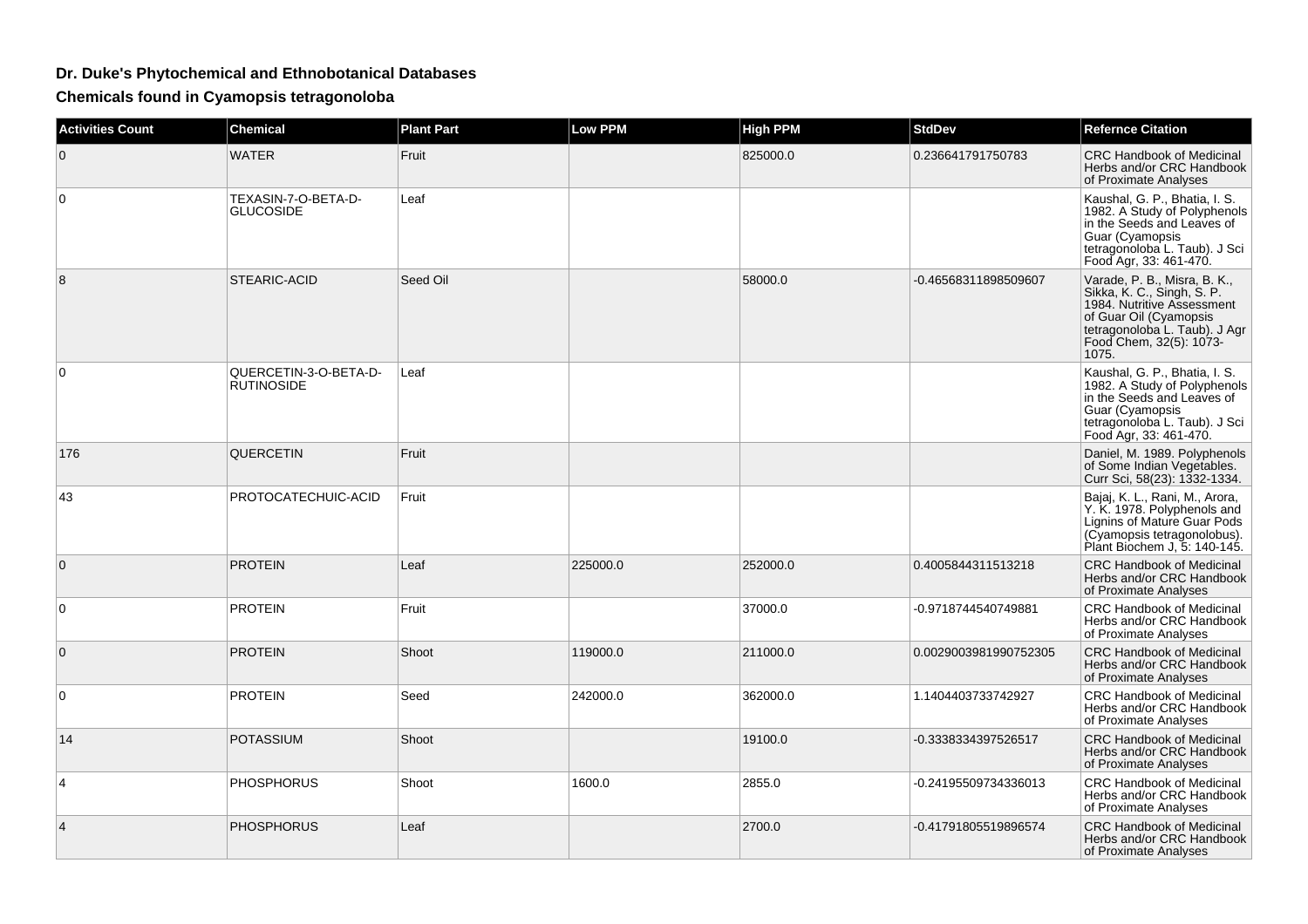| <b>Activities Count</b> | <b>Chemical</b>                                | <b>Plant Part</b> | <b>Low PPM</b> | <b>High PPM</b> | <b>StdDev</b>        | <b>Refernce Citation</b>                                                                                                                                                                |
|-------------------------|------------------------------------------------|-------------------|----------------|-----------------|----------------------|-----------------------------------------------------------------------------------------------------------------------------------------------------------------------------------------|
| 4                       | <b>PHOSPHORUS</b>                              | Fruit             |                | 500.0           | -0.8249556409969647  | <b>CRC Handbook of Medicinal</b><br>Herbs and/or CRC Handbook<br>of Proximate Analyses                                                                                                  |
| 13                      | PALMITIC-ACID                                  | Seed Oil          |                | 179000.0        | -0.01895036765611912 | Varade, P. B., Misra, B. K.,<br>Sikka, K. C., Singh, S. P.<br>1984. Nutritive Assessment<br>of Guar Oil (Cyamopsis<br>tetragonoloba L. Taub). J Agr<br>Food Chem, 32(5): 1073-<br>1075. |
| $\mathbf 0$             | P-HYDROXYCINNAMYL-<br><b>ALCOHOL</b>           | Fruit             |                |                 |                      | Bajaj, K. L., Rani, M., Arora,<br>Y. K. 1978. Polyphenols and<br>Lignins of Mature Guar Pods<br>(Cyamopsis tetragonolobus).<br>Plant Biochem J, 5: 140-145.                             |
| $\mathbf 0$             | P-COUMAROYL-QUINIC-<br><b>ACID</b>             | Leaf              |                |                 |                      | Kaushal, G. P., Bhatia, I. S.<br>1982. A Study of Polyphenols<br>in the Seeds and Leaves of<br>Guar (Cyamopsis<br>tetragonoloba L. Taub). J Sci<br>Food Agr, 33: 461-470.               |
| 25                      | P-COUMARIC-ACID                                | Silk Stigma Style |                |                 |                      | Kandasamy, M. K. 1986. The<br>Stigmatic Exudate of<br>Cyamopsis tetragonoloba L.<br>Taub. Biochem Physiol<br>Pflanz, 181(8): 571-575.                                                   |
| 18                      | OLEIC-ACID                                     | Seed Oil          |                | 290000.0        | -0.16298033837697343 | Varade, P. B., Misra, B. K.,<br>Sikka, K. C., Singh, S. P.<br>1984. Nutritive Assessment<br>of Guar Oil (Cyamopsis<br>tetragonoloba L. Taub). J Agr<br>Food Chem, 32(5): 1073-<br>1075. |
| 6                       | <b>MYRISTIC-ACID</b>                           | Seed Oil          |                |                 |                      | Varade, P. B., Misra, B. K.,<br>Sikka, K. C., Singh, S. P.<br>1984. Nutritive Assessment<br>of Guar Oil (Cyamopsis<br>tetragonoloba L. Taub). J Agr<br>Food Chem, 32(5): 1073-<br>1075. |
| $\mathbf{0}$            | MYRICETIN-7-O-BETA-D-<br>GLUCOSIDE-3-GLYCOSIDE | Leaf              |                |                 |                      | Kaushal, G. P., Bhatia, I. S.<br>1982. A Study of Polyphenols<br>in the Seeds and Leaves of<br>Guar (Cyamopsis<br>tetragonoloba L. Taub). J Sci<br>Food Agr, 33: 461-470.               |
| $\Omega$                | MYRICETIN-7-O-BETA-D-<br>GLUCOSIDE-3-GLYCOSIDE | Seed              |                |                 |                      | Kaushal, G. P., Bhatia, I. S.<br>1982. A Study of Polyphenols<br>in the Seeds and Leaves of<br>Guar (Cyamopsis<br>tetragonoloba L. Taub). J Sci<br>Food Agr, 33: 461-470.               |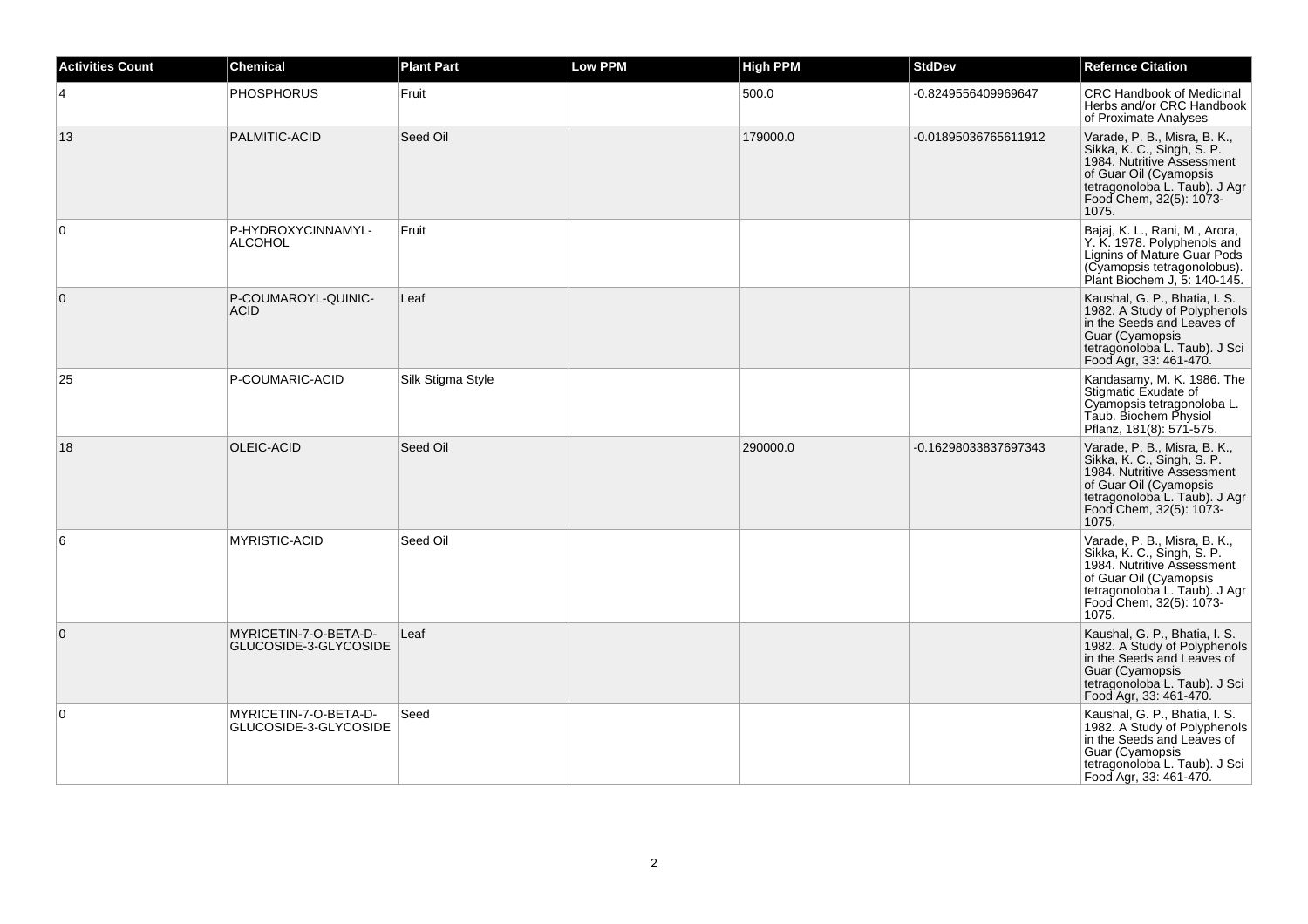| <b>Activities Count</b> | <b>Chemical</b>                                      | <b>Plant Part</b> | <b>Low PPM</b> | <b>High PPM</b> | <b>StdDev</b>        | <b>Refernce Citation</b>                                                                                                                                                                          |
|-------------------------|------------------------------------------------------|-------------------|----------------|-----------------|----------------------|---------------------------------------------------------------------------------------------------------------------------------------------------------------------------------------------------|
| 27                      | LINOLEIC-ACID                                        | Seed Oil          |                | 472000.0        | 0.3180948503279217   | Varade, P. B., Misra, B. K.,<br>Sikka, K. C., Singh, S. P.<br>1984. Nutritive Assessment<br>of Guar Oil (Cyamopsis<br>tetragonoloba L. Taub). J Agr<br>Food Chem, 32(5): 1073-<br>1075.           |
| $\mathbf 0$             | KAEMPFEROL-7-O-BETA-D- Leaf<br>GLUCOSIDE-3-GLYCOSIDE |                   |                |                 |                      | Kaushal, G. P., Bhatia, I. S.<br>1982. A Study of Polyphenols<br>in the Seeds and Leaves of<br>Guar (Cyamopsis<br>tetragonoloba L. Taub). J Sci<br>Food Agr, 33: 461-470.                         |
| $\mathbf{0}$            | KAEMPFEROL-7-O-BETA-D- Seed<br>GLUCOSIDE-3-GLYCOSIDE |                   |                |                 |                      | Kaushal, G. P., Bhatia, I. S.<br>1982. A Study of Polyphenols<br>in the Seeds and Leaves of<br>Guar (Cyamopsis<br>tetragonoloba L. Taub). J Sci<br>Food Agr, 33: 461-470.                         |
| $\mathbf 0$             | KAEMPFEROL-3-0-<br><b>RUTINOSIDE</b>                 | Leaf              |                |                 |                      | Kaushal, G. P., Bhatia, I. S.<br>1982. A Study of Polyphenols<br>in the Seeds and Leaves of<br>Guar (Cyamopsis<br>tetragonoloba L. Taub). J Sci<br>Food Agr, 33: 461-470.                         |
| $\mathbf{0}$            | KAEMPFEROL-3-0-<br><b>RUTINOSIDE</b>                 | Seed              |                |                 |                      | Kaushal, G. P., Bhatia, I. S.<br>1982. A Study of Polyphenols<br>in the Seeds and Leaves of<br>Guar (Cyamopsis<br>tetragonoloba L. Taub). J Sci<br>Food Agr, 33: 461-470.                         |
| 75                      | <b>KAEMPFEROL</b>                                    | Fruit             |                |                 |                      | Daniel, M. 1989. Polyphenols<br>of Some Indian Vegetables.<br>Curr Sci, 58(23): 1332-1334.                                                                                                        |
| $\mathbf{1}$            | <b>JUGLANIN</b>                                      | Fruit             |                |                 |                      | Bajaj, K. L., Rani, M., Arora,<br>Y. K. 1978. Polyphenols and<br>Lignins of Mature Guar Pods<br>(Cyamopsis tetragonolobus).<br>Plant Biochem J, 5: 140-145.                                       |
| 6                       | <b>IRON</b>                                          | Shoot             |                | 331.0           | -0.2250517161113515  | <b>CRC Handbook of Medicinal</b><br>Herbs and/or CRC Handbook<br>of Proximate Analyses                                                                                                            |
| 6                       | <b>IRON</b>                                          | Fruit             |                | 58.0            | -0.29741781491919245 | <b>CRC Handbook of Medicinal</b><br>Herbs and/or CRC Handbook<br>of Proximate Analyses                                                                                                            |
| $\Omega$                | <b>GUARAN</b>                                        | Seed              |                |                 |                      | Karaw-Ya, M. S., Ammar, N.<br>M., Al-Okbl, S. Y. 1994.<br>Studies on Guaran as<br>Hypoglycemic Agent. Fac.<br>Pharmacy, Cairo University,<br>Cairo 11562 Egypt. Egypt J<br>Food Sci, 22(1): 1-12. |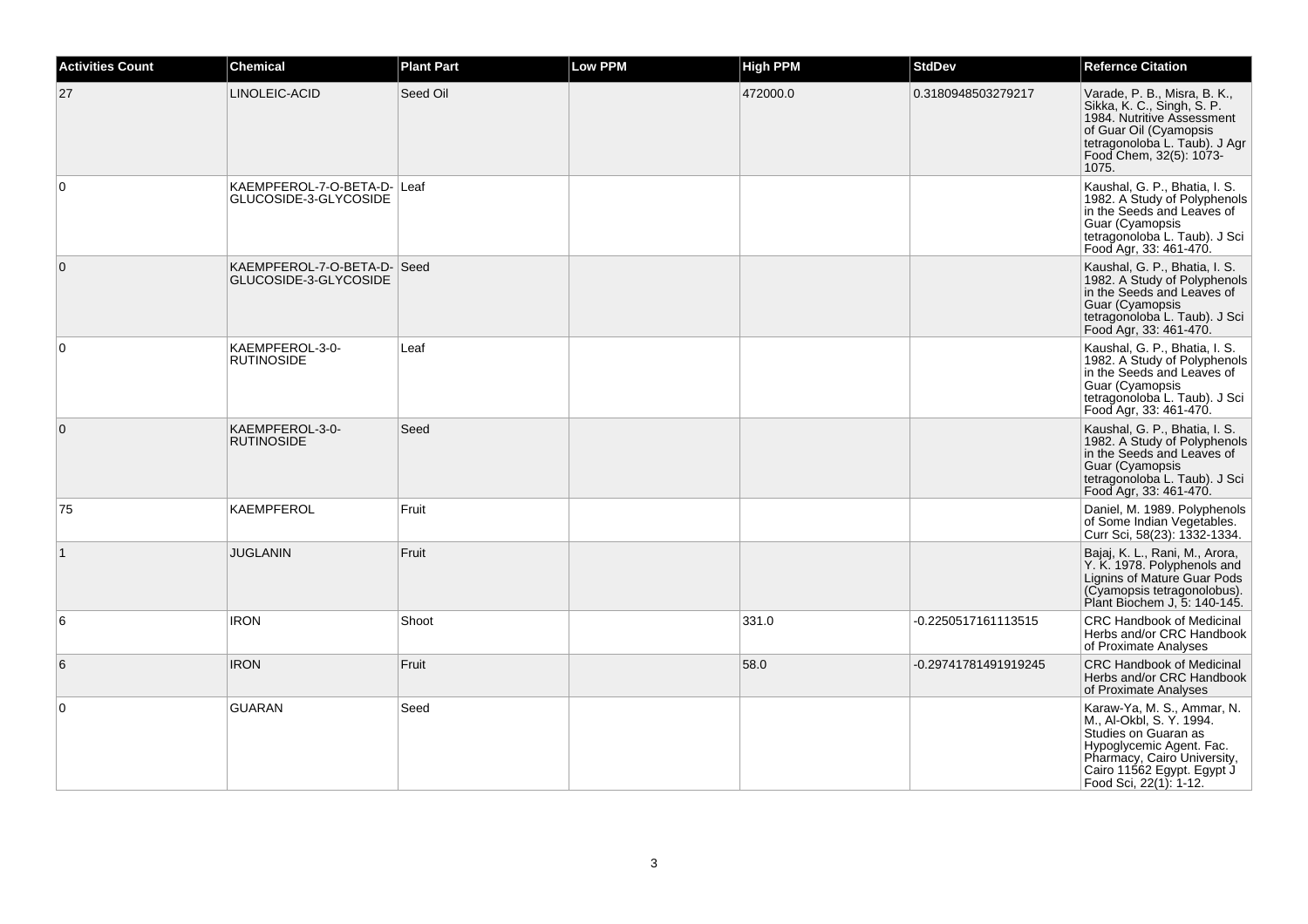| <b>Activities Count</b> | <b>Chemical</b>          | <b>Plant Part</b> | <b>Low PPM</b> | <b>High PPM</b> | <b>StdDev</b>       | <b>Refernce Citation</b>                                                                                                                                                  |
|-------------------------|--------------------------|-------------------|----------------|-----------------|---------------------|---------------------------------------------------------------------------------------------------------------------------------------------------------------------------|
| 8                       | <b>GENTISIC-ACID</b>     | Fruit             |                |                 |                     | Bajaj, K. L., Rani, M., Arora,<br>Y. K. 1978. Polyphenols and<br><b>Lignins of Mature Guar Pods</b><br>(Cyamopsis tetragonolobus).<br>Plant Biochem J, 5: 140-145.        |
| 62                      | <b>GALLIC-ACID</b>       | Fruit             |                |                 |                     | Bajaj, K. L., Rani, M., Arora,<br>Y. K. 1978. Polyphenols and<br>Lignins of Mature Guar Pods<br>(Cyamopsis tetragonolobus).<br>Plant Biochem J, 5: 140-145.               |
| 62                      | <b>GALLIC-ACID</b>       | Seed              |                |                 |                     | Kaushal, G. P., Bhatia, I. S.<br>1982. A Study of Polyphenols<br>in the Seeds and Leaves of<br>Guar (Cyamopsis<br>tetragonoloba L. Taub). J Sci<br>Food Agr, 33: 461-470. |
| $\mathbf 0$             | FLUROACETIC-ACID         | Fruit             |                | 1.0             |                     | Vartiainen, T., Gynther, J.<br>1984. Fluoroacetic Acid in<br>Guar Gum. Food Chem<br>Toxicol, 22(4): 307-308.                                                              |
| $\mathbf{0}$            | <b>FLUOROACETIC-ACID</b> | Gum               |                | 9.5             |                     | Vartiainen, T., Gynther, J.<br>1984. Fluoroacetic Acid in<br>Guar Gum, Food Chem<br>Toxicol, 22(4): 307-308.                                                              |
| 15                      | <b>FIBER</b>             | Leaf              | 97000.0        | 228000.0        | 0.8219169280936776  | <b>CRC Handbook of Medicinal</b><br>Herbs and/or CRC Handbook<br>of Proximate Analyses                                                                                    |
| 15                      | <b>FIBER</b>             | Fruit             |                | 23000.0         | -1.1198873805281946 | <b>CRC Handbook of Medicinal</b><br>Herbs and/or CRC Handbook<br>of Proximate Analyses                                                                                    |
| 15                      | <b>FIBER</b>             | Shoot             | 131000.0       | 258000.0        | 0.8880777335227723  | <b>CRC Handbook of Medicinal</b><br>Herbs and/or CRC Handbook<br>of Proximate Analyses                                                                                    |
| $\mathbf 0$             | <b>FAT</b>               | Shoot             | 2400.0         | 24000.0         | -0.4258935674266053 | <b>CRC Handbook of Medicinal</b><br>Herbs and/or CRC Handbook<br>of Proximate Analyses                                                                                    |
| 0                       | <b>FAT</b>               | Seed              |                | 27000.0         | -1.255672714114354  | <b>CRC Handbook of Medicinal</b><br>Herbs and/or CRC Handbook<br>of Proximate Analyses                                                                                    |
| $\overline{0}$          | <b>FAT</b>               | Leaf              |                | 9000.0          | -0.9457674024745288 | <b>CRC Handbook of Medicinal</b><br>Herbs and/or CRC Handbook<br>of Proximate Analyses                                                                                    |
| 0                       | <b>FAT</b>               | Fruit             |                | 2000.0          | -0.6259762506792121 | <b>CRC Handbook of Medicinal</b><br>Herbs and/or CRC Handbook<br>of Proximate Analyses                                                                                    |
| 51                      | <b>ELLAGIC-ACID</b>      | Seed              |                |                 |                     | Kaushal, G. P., Bhatia, I. S.<br>1982. A Study of Polyphenols<br>in the Seeds and Leaves of<br>Guar (Cyamopsis<br>tetragonoloba L. Taub). J Sci<br>Food Agr, 33: 461-470. |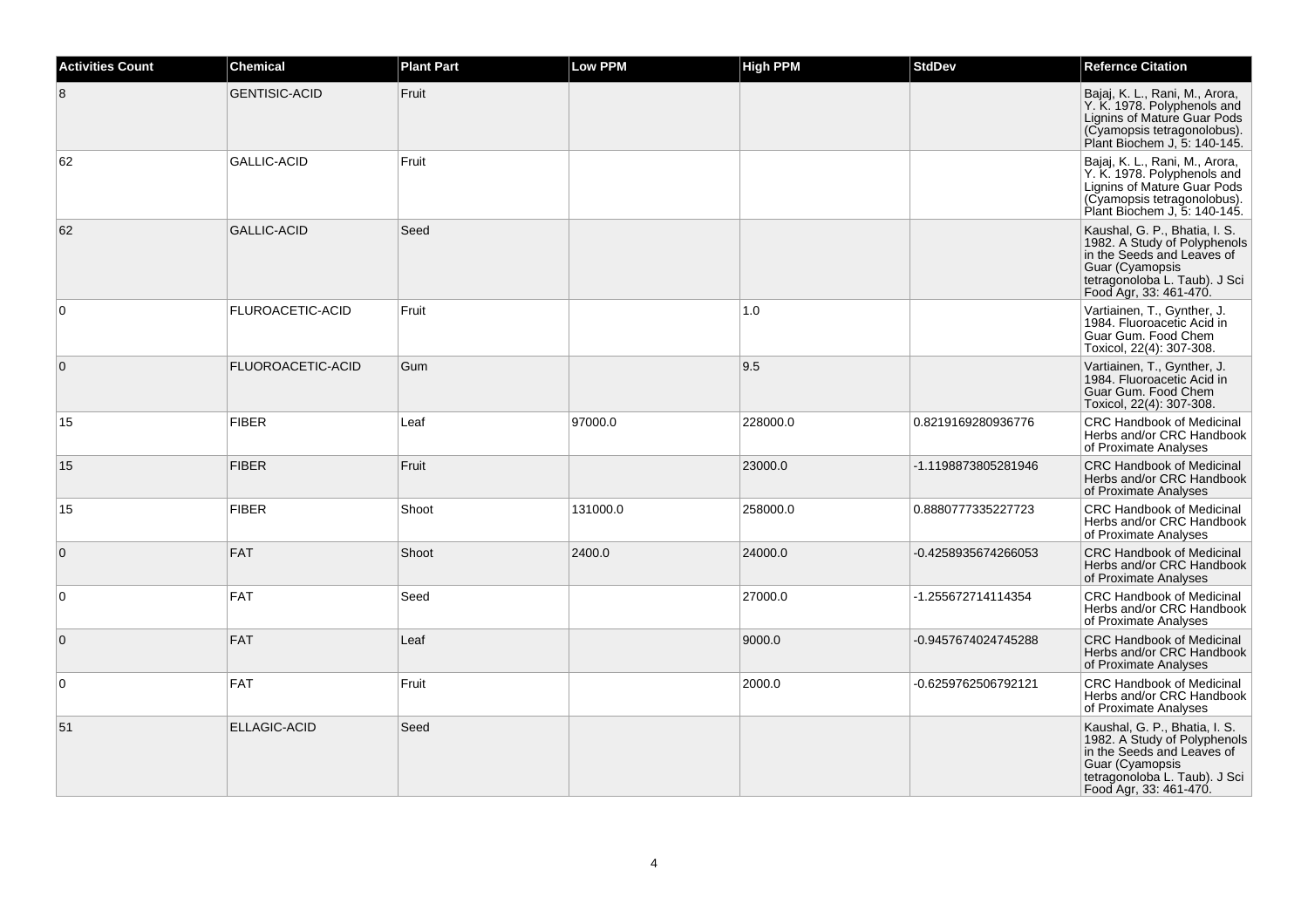| <b>Activities Count</b> | <b>Chemical</b>                          | <b>Plant Part</b> | <b>Low PPM</b> | <b>High PPM</b> | <b>StdDev</b>       | <b>Refernce Citation</b>                                                                                                                                                  |
|-------------------------|------------------------------------------|-------------------|----------------|-----------------|---------------------|---------------------------------------------------------------------------------------------------------------------------------------------------------------------------|
| 0                       | DAIDZEIN-7-O-BETA-D-<br><b>GLUCOSIDE</b> | Leaf              |                |                 |                     | Kaushal, G. P., Bhatia, I. S.<br>1982. A Study of Polyphenols<br>in the Seeds and Leaves of<br>Guar (Cyamopsis<br>tetragonoloba L. Taub). J Sci<br>Food Agr, 33: 461-470. |
| 6                       | CONIFERYL-ALCOHOL                        | Fruit             |                |                 |                     | Bajaj, K. L., Rani, M., Arora,<br>Y. K. 1978. Polyphenols and<br>Lignins of Mature Guar Pods<br>(Cyamopsis tetragonolobus).<br>Plant Biochem J, 5: 140-145.               |
| 77                      | CHLOROGENIC-ACID                         | Leaf              |                |                 |                     | Kaushal, G. P., Bhatia, I. S.<br>1982. A Study of Polyphenols<br>in the Seeds and Leaves of<br>Guar (Cyamopsis<br>tetragonoloba L. Taub). J Sci<br>Food Agr, 33: 461-470. |
| 77                      | CHLOROGENIC-ACID                         | Seed              |                |                 |                     | Kaushal, G. P., Bhatia, I. S.<br>1982. A Study of Polyphenols<br>in the Seeds and Leaves of<br>Guar (Cyamopsis<br>tetragonoloba L. Taub). J Sci<br>Food Agr, 33: 461-470. |
| 0                       | <b>CARBOHYDRATES</b>                     | Shoot             | 697000.0       | 782000.0        | 1.0817725502152693  | <b>CRC Handbook of Medicinal</b><br>Herbs and/or CRC Handbook<br>of Proximate Analyses                                                                                    |
| $\overline{0}$          | <b>CARBOHYDRATES</b>                     | Leaf              | 574000.0       | 707000.0        | 0.7566939770077538  | <b>CRC Handbook of Medicinal</b><br>Herbs and/or CRC Handbook<br>of Proximate Analyses                                                                                    |
| $\overline{0}$          | <b>CARBOHYDRATES</b>                     | Fruit             |                | 122000.0        | -3.5340739619094204 | <b>CRC Handbook of Medicinal</b><br>Herbs and/or CRC Handbook<br>of Proximate Analyses                                                                                    |
| 28                      | <b>CALCIUM</b>                           | Shoot             | 7430.0         | 19800.0         | 0.3692304919069643  | <b>CRC Handbook of Medicinal</b><br>Herbs and/or CRC Handbook<br>of Proximate Analyses                                                                                    |
| 28                      | <b>CALCIUM</b>                           | Leaf              |                | 24200.0         | 0.3937598773084697  | <b>CRC Handbook of Medicinal</b><br>Herbs and/or CRC Handbook<br>of Proximate Analyses                                                                                    |
| 28                      | <b>CALCIUM</b>                           | Fruit             |                | 1300.0          | -0.5898896055857143 | <b>CRC Handbook of Medicinal</b><br>Herbs and/or CRC Handbook<br>of Proximate Analyses                                                                                    |
| 102                     | CAFFEIC-ACID                             | Seed              |                |                 |                     | Kaushal, G. P., Bhatia, I. S.<br>1982. A Study of Polyphenols<br>in the Seeds and Leaves of<br>Guar (Cyamopsis<br>tetragonoloba L. Taub). J Sci<br>Food Agr, 33: 461-470. |
| 53                      | BETA-CAROTENE                            | Shoot             |                | 11.0            | -0.6744401420904678 | <b>CRC Handbook of Medicinal</b><br>Herbs and/or CRC Handbook<br>of Proximate Analyses                                                                                    |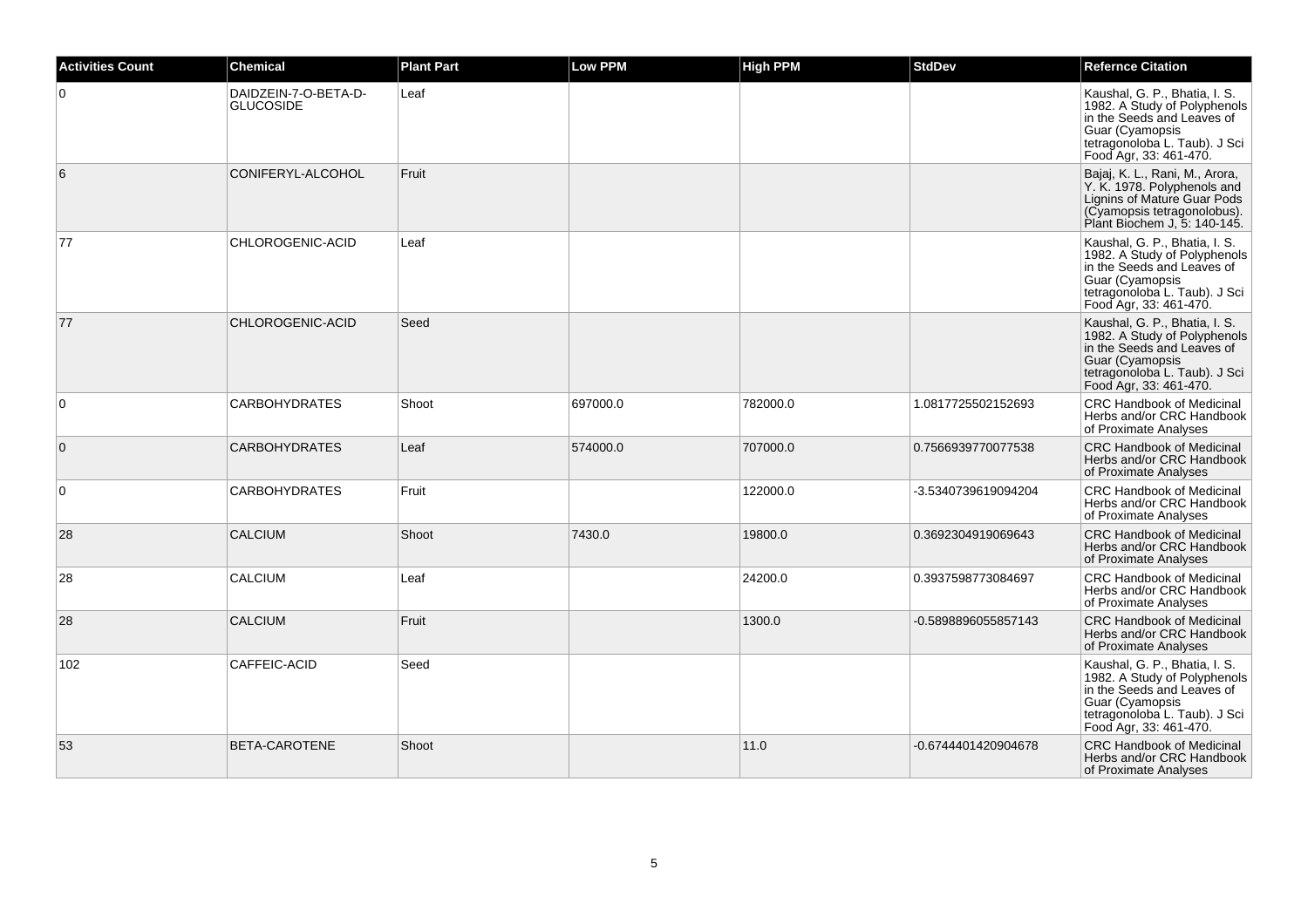| <b>Activities Count</b> | <b>Chemical</b>                                                           | <b>Plant Part</b> | <b>Low PPM</b> | <b>High PPM</b> | <b>StdDev</b>        | <b>Refernce Citation</b>                                                                                                                                                  |
|-------------------------|---------------------------------------------------------------------------|-------------------|----------------|-----------------|----------------------|---------------------------------------------------------------------------------------------------------------------------------------------------------------------------|
| 53                      | BETA-CAROTENE                                                             | Fruit             |                | 2.0             | -0.14693466516508752 | <b>CRC Handbook of Medicinal</b><br>Herbs and/or CRC Handbook<br>of Proximate Analyses                                                                                    |
| $\overline{7}$          | <b>ASTRAGALIN</b>                                                         | Leaf              |                |                 |                      | Kaushal, G. P., Bhatia, I. S.<br>1982. A Study of Polyphenols<br>in the Seeds and Leaves of<br>Guar (Cyamopsis<br>tetragonoloba L. Taub). J Sci<br>Food Agr, 33: 461-470. |
| $\overline{7}$          | <b>ASTRAGALIN</b>                                                         | Seed              |                |                 |                      | Kaushal, G. P., Bhatia, I. S.<br>1982. A Study of Polyphenols<br>in the Seeds and Leaves of<br>Guar (Cyamopsis<br>tetragonoloba L. Taub). J Sci<br>Food Agr, 33: 461-470. |
| $\overline{0}$          | <b>ASH</b>                                                                | Leaf              | 144000.0       | 165000.0        | 0.8130765270791607   | <b>CRC Handbook of Medicinal</b><br>Herbs and/or CRC Handbook<br>of Proximate Analyses                                                                                    |
| $\overline{0}$          | ASH                                                                       | Fruit             |                | 14000.0         | -1.1047928929878599  | <b>CRC Handbook of Medicinal</b><br>Herbs and/or CRC Handbook<br>of Proximate Analyses                                                                                    |
| $\overline{0}$          | <b>ASH</b>                                                                | Shoot             | 75000.0        | 80000.0         | -0.5227382651464656  | <b>CRC Handbook of Medicinal</b><br>Herbs and/or CRC Handbook<br>of Proximate Analyses                                                                                    |
| $\overline{0}$          | <b>ASH</b>                                                                | Seed              | 33000.0        | 43000.0         | -0.14678225213812016 | <b>CRC Handbook of Medicinal</b><br>Herbs and/or CRC Handbook<br>of Proximate Analyses                                                                                    |
| 112                     | ASCORBIC-ACID                                                             | Shoot             |                | 2800.0          | -0.23555395280964694 | <b>CRC Handbook of Medicinal</b><br>Herbs and/or CRC Handbook<br>of Proximate Analyses                                                                                    |
| 112                     | ASCORBIC-ACID                                                             | Fruit             |                | 490.0           | -0.2540222790363039  | CRC Handbook of Medicinal<br>Herbs and/or CRC Handbook<br>of Proximate Analyses                                                                                           |
| $\overline{0}$          | 7-O-BETA-D-GLUCOSIDE-3- Leaf<br>O-(2-DIRHAMNOSYL-<br>GLUCOSYL)-KAEMPFEROL |                   |                |                 |                      | Singh, J., Kaushal, G. P.<br>1992. A New<br>Flavonoltetraglycoside From<br>Guar (Cyamopsis<br>tetragonoloba) Leaves. J<br>Indian Chem Soc, 69(6): 345-<br>346.            |
| $\overline{0}$          | 7-O-BETA-(2-RHAMNOSYL- Seed<br>GLUCOSYL)-MYRICETIN                        |                   |                |                 |                      | Singh, J., Kaushal, G. P.,<br>Sood, R. 1989. A New<br>Flavonol Glycoside from Guar<br>(Cyamopsis tetragonoloba L.<br>Taub). J Indian Chem Soc,<br>66(11): 833-834.        |
| $\overline{0}$          | 7-O-BETA-(2-RHAMNOSYL- Leaf<br>GLUCOSYL)-MYRICETIN                        |                   |                |                 |                      | Singh, J., Kaushal, G. P.,<br>Sood, R. 1989. A New<br>Flavonol Glycoside from Guar<br>(Cyamopsis tetragonoloba L.<br>Taub). J Indian Chem Soc,<br>66(11): 833-834.        |